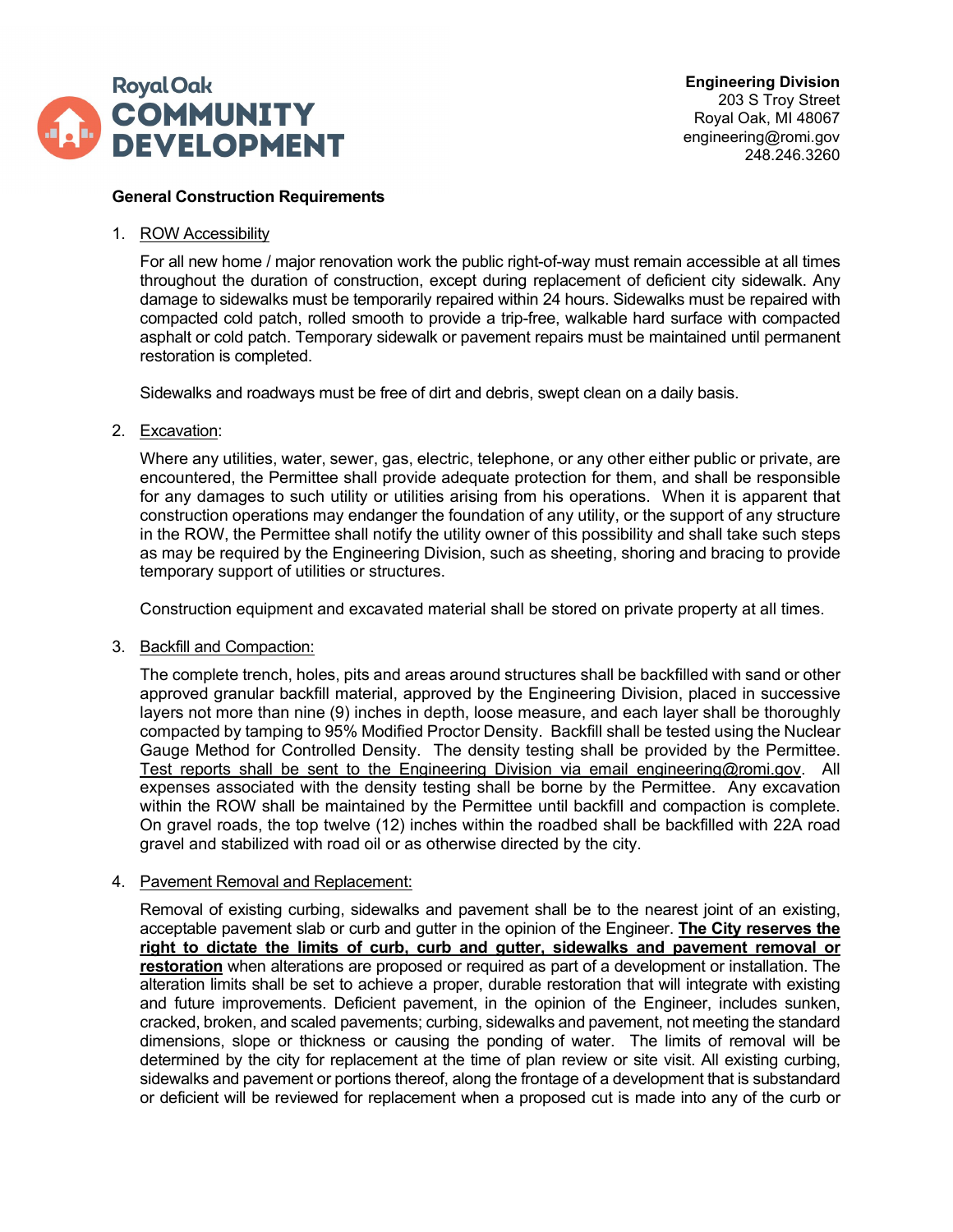pavement. Alterations of road and curbing on public ROW shall be installed to current standards, widths, cross sections and slopes as dictated by City Code, City of Royal Oak Standard Specifications for Construction or City Engineer.

The existing pavement, curbing, and curb and gutter shall be saw cut full depth prior to removal of the pavement. The pavement shall be cut so that the opening is a minimum of five **(5) feet wide** and at least one (1) foot wider on each side than the trench. In no case shall an open cut result in a remaining slab width of less than five (5) feet from the pavement removed to an existing joint. The pavement to be removed shall be broken along the edges with air hammers to prevent cracking, chipping or spalling of the adjacent remaining pavement. The pavement and curb and gutter replacement shall be standard concrete mixes (MDOT 3500 6.0-sack mix design as listed in 2020 MDOT Standard Specifications Table 1004-1) unless high early concrete is specifically approved. The mix design for the P1 and high early concrete shall meet the requirements of the MDOT 2020 Standard Specifications for Construction and shall be approved by the Engineering Division prior to use in the work. The current Standard Specifications for Construction are available online: [www.romi.gov/engineering.](file://ro-ch-fs03/dept/Engineering/FORMS/Permits/ROW/www.romi.gov/engineering)

Pavement and curb and gutter replacement shall match existing thickness and shall be anchored to the existing pavement with expansion-anchored lane-ties (3/4" for 8" or thicker pavement and 5/8" for pavement less than 8") located at the center of the pavement and shall be spaced at 36" center to center. The pavement replacement elevation of concrete base course shall match existing with a bituminous cap to match the thickness of the existing bituminous cap. A minimum 2-foot wide butt joint is required wherever concrete pavement, curb or gutter abuts bituminous pavement or cap. The bituminous cap mixture shall meet the requirements listed in the city's Standard Specifications for Construction. The joint pattern of the new pavement shall match the existing pavement. The pavement area shall be **temporarily patched** and maintained with 4" of compacted smooth cold patch bituminous material placed level with adjacent pavement at the completion of each and every day if permanent pavement is not installed the same day.

The permanent pavement replacement shall be completed within five (5) working days of completion of the underground work. The pavement shall be open to vehicular traffic at the end of each and every working day, unless otherwise approved by the Engineering Division.

5. Sidewalk and Driveway Approach Removal and Replacement:

The sidewalk and driveway approach shall be removed to the closest joint, saw cutting at the joint prior to removal. The sidewalk and driveway approach replacement shall be transit mix concrete and shall meet all the requirements of the MDOT 3500 6.0-sack mix design as listed in 2020 MDOT Standard Specifications Table 1004-1 and shall be approved by the city prior to use in the work. Concrete finish shall be as required in the current version of the City of Royal Oak Standard Specifications for Construction.

The joint pattern of the sidewalk and driveway approaches shall match the existing joints or those approved on plans for the work. All sidewalks and driveway approaches shall be **temporarily patched** and maintained with stone base and 3" of compacted smooth cold patch placed level with adjacent pavement/sidewalk at the completion of each and every working day if permanent sidewalk and driveway approaches are not installed the same day. The permanent sidewalk and driveway approach replacement shall be completed within five (5) working days of completion of the underground work or after removal. **All handicap ramps affected by the work shall be upgraded to be compliant with Federal Law and City Standards which includes adjacent road and curb as determined by the City of Royal Oak.**

6. Restoration of Landscape Areas: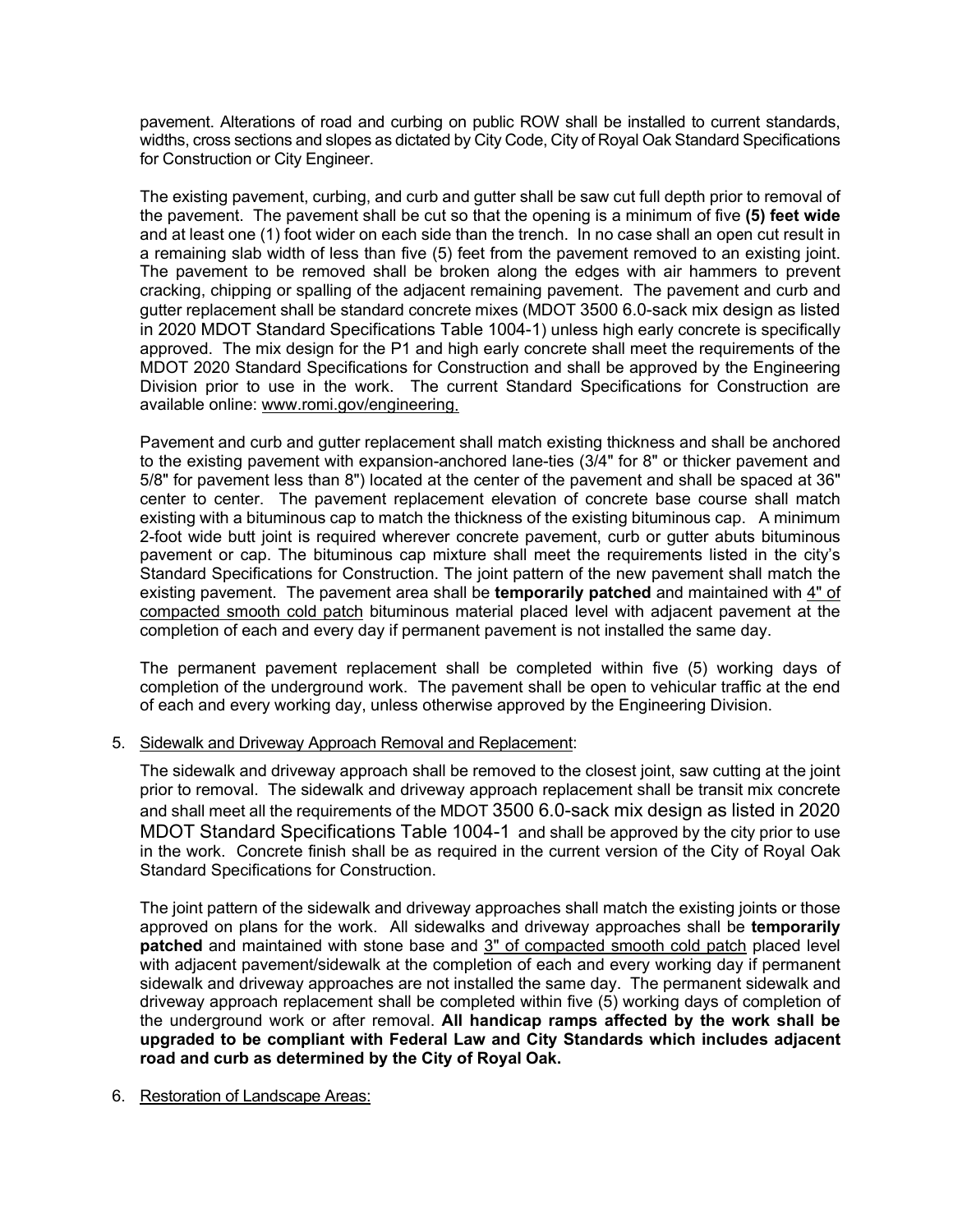## A. Lawns:

The Permittee shall be responsible to restore all lawn areas disturbed in conjunction with the construction operation(s) authorized under this permit. Restoration of lawn areas on local streets shall be with 2" (minimum) of topsoil and **Class A Sod**. When allowed only with prior approval by the city engineer, restoration of lawn areas on major streets shall consist of 3" of topsoil and seeding by means of hydro-seeding and shall have the following composition\* of seeds:

| 30% Park Kentucky Blue; | 30% Dawson Red Fescue;                                                         |
|-------------------------|--------------------------------------------------------------------------------|
| 30% Fults Puccinellia;  | 10% Pennfine Perennial Rye, minimum purity 97%                                 |
|                         | *This seed composition shall be certified by the supplier of the seed mixture. |

Existing soils shall be excavated and compacted such that all newly installed topsoil can be placed and compacted flush with back of curb and sidewalks meeting the thickness requirements previously stated. No blocking of drainage by lawns is permitted.

The Permittee shall be responsible to establish and maintain the growth of lawn areas for a period of 90 days after sod is installed or 90 days after the lawn seed has germinated and has started to grow. All sod shall be watered twice daily for a minimum of 2 weeks. All lawn seeded areas shall have at least 90% growth to be considered established before permit can be closed.

B. Trees, Shrubs and other Landscaped Areas:

For commercial work and new home / major reconstruction work, the Permittee is required to have at least one healthy tree along the property frontage (two trees required for a corner lot). If at least one healthy tree does not exist, one of the following types of trees must be installed under the ROW Permit:

| Ginkgo             | (Ginkgo biloba)            | Armstrong Red Maple                 | (Acer rubrum)                              |
|--------------------|----------------------------|-------------------------------------|--------------------------------------------|
| Little Leaf Linden | (Tilia cordata)            | Autumn Blaze Maple                  | (Acer freemanii)                           |
| Sycamore           | (Platanus<br>occidentalis) | Norway Maple                        | (Acer platanoides)                         |
| Honey Locust       | (Gleditsia triacanthos)    | Sugar Maple                         | (Acer saccharum)                           |
| Sawtooth Oak       | (Quercus acutissima)       | Zelkova                             | (Zelkova serrata)                          |
| Swamp White Oak    | (Quercus bicolor)          | Frontier™ Hybrid Elm                | (Ulmus carpinifolia x<br>Ulmus parvifolia) |
| Red Oak            | (Quercus rubra)            | Triumph™ Hybrid Elm                 | (Ulmus 'Morton<br>Glossy')                 |
| Hackberry          | (Celtis occidentalis)      | Accolade <sup>™</sup> Hybrid<br>Elm | (Ulmus japonica x<br>Ulmus wilsoniana)     |

New trees shall be minimum 2.5-inch caliper. Trees shall be installed as specified in the Royal Oak Standard Specifications for Construction – Restoration and in Section 815 of the MDOT 2020 Standard Specifications for Construction.

If the greenbelt width is less than 4.5 feet wide, a new tree is not required.

All vegetation within the right-of-way shall be carefully protected from damage or injury during all construction operations. Existing trees in the ROW must be protected with a construction fence surrounding the tree in two layers. A minimum of 4 stakes must be used to anchor the fence. The